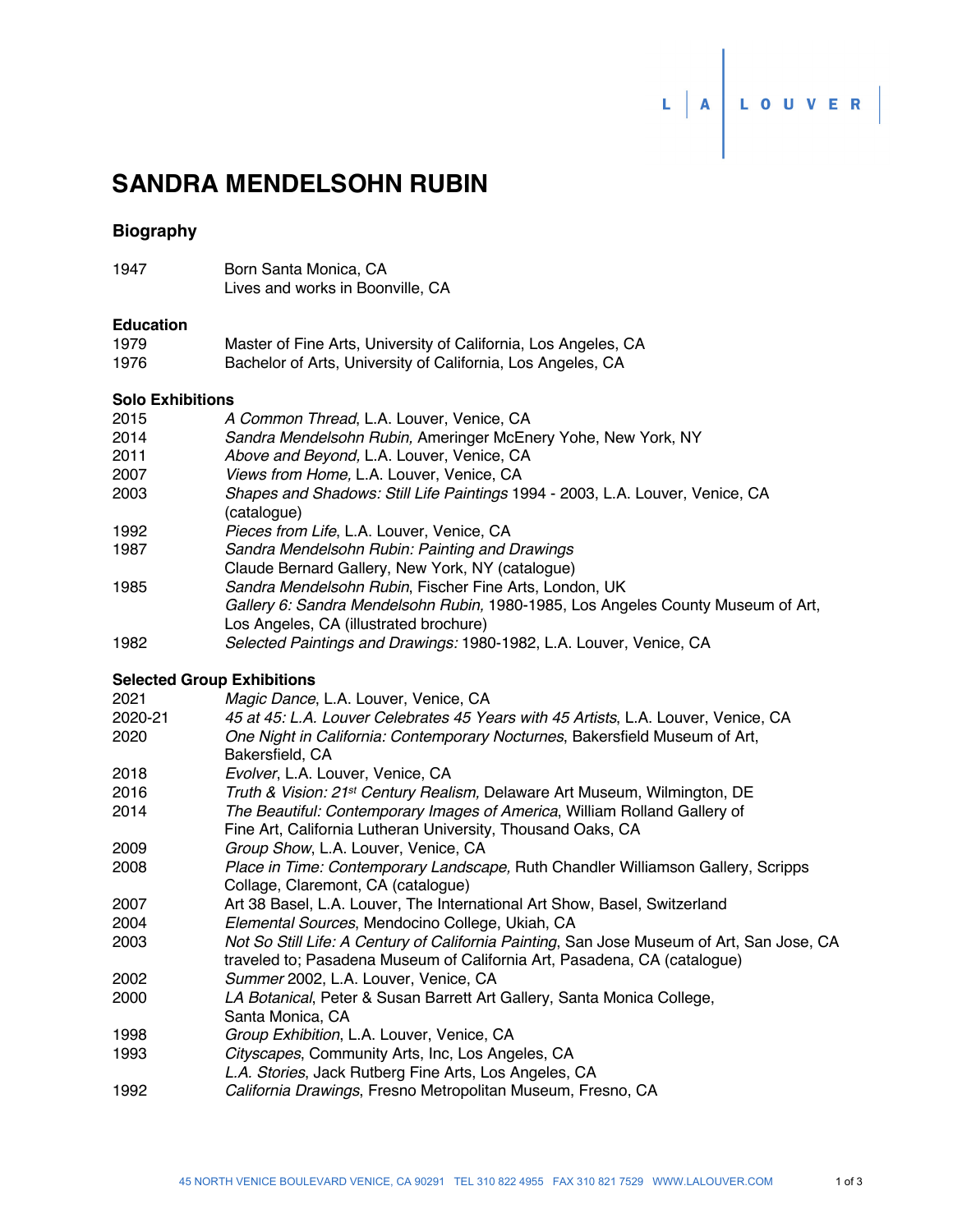| 1991 | California Cityscapes, curated by Mary Stofflet, San Diego Museum of Art, San Diego,<br>CA (catalogue) |
|------|--------------------------------------------------------------------------------------------------------|
|      | California Contemporary Realism, John Wayne International Airport, Costa Mesa, CA                      |
| 1990 | Spirit of our Time, Contemporary Arts Forum, Santa Barbara, CA                                         |
|      | Faces, Marc Richards Gallery, Santa Monica, CA                                                         |
|      | Contemporary Landscape Painting, Tortue Gallery, Santa Monica, CA                                      |
| 1989 | Documenting A Moment: Contemporary Plein Air Landscape, Tatistcheff Gallery, Inc.,<br>Santa Monica, CA |
| 1988 | American/European Painting & Sculpture, L.A. Art Fair, Los Angeles, CA                                 |
|      | Realism Now, Judy Youen's Gallery, Houston, TX                                                         |
|      | The Janss Collection, Boise Museum, Boise, ID                                                          |
| 1987 | L.A. Art, Struve Gallery, Chicago, IL                                                                  |
|      | The Capitol Group Corporate Collection: California Contemporary Art, Fine Arts Gallery,                |
|      | University of California, Irvine, CA                                                                   |
| 1986 | Artists' Self-Portraits, Claude Bernard Gallery, New York, NY                                          |
|      | Looking In, Looking Out: Contemporary Portraits by Women Artists, Montgomery Gallery,                  |
|      | Pomona College, Claremont, CA                                                                          |
|      | American Realism: Twentieth-Century Drawings and Watercolors, San Francisco                            |
|      | Museum of Art, San Francisco, CA (traveled/catalogue)                                                  |
|      | Landscape/Elements, Jan Baum Gallery, Los Angeles, CA                                                  |
| 1984 | American/European Painting, Drawing & Sculpture, L.A. Louver, Venice, CA                               |
| 1983 | Young Talent Awards: 1963-1983, Los Angeles County Museum of Art, Los Angeles, CA<br>(catalogue)       |
|      | L.A. Scene, University of Southern California, Los Angeles, CA                                         |
|      | A Heritage Renewed, University Art Museum, Santa Barbara, CA (traveled/catalogue)                      |
|      | The Los Angeles Postcard Project, Part I, Los Angeles Municipal Art Gallery, Los                       |
|      | Angeles, CA                                                                                            |
| 1982 | Real Thing, Laguna Beach Museum of Art, Laguna Beach, CA                                               |
|      | The Michael & Dorothy Blankfort Collection, Los Angeles County Museum of Art, Los<br>Angeles, CA       |
|      | Selected Graphics from L.A. Louver Publications, Brooke Alexander Gallery,                             |
|      | New York, NY                                                                                           |
|      | Drawings by Painters, Long Beach Museum of Art, Long Beach, CA (traveled/catalogue)                    |
|      | Exhibition of Contemporary Los Angeles Artists, Nagoya City Museum, Nagoya, Japan                      |
| 1981 | Elegant Night, Security Pacific National Bank, Los Angeles, CA (catalogue)                             |
|      | The Figure and Its Postures, Loyola Marymount University, Los Angeles, CA                              |
|      | Locations, California State University, San Bernardino, CA (catalogue)                                 |
|      | Odyssia Gallery, New York, NY                                                                          |
|      | California: The State of Landscape 1972-1981, Newport Harbor Art Museum, Newport                       |
|      | Beach, CA (traveled/catalogue)                                                                         |
|      | Major Works by Six Artists, L.A. Louver, Venice, CA                                                    |
| 1980 | Three Realist Painters: Maxwell Hendler, Richard Shaffer and Sandra Mendelsohn                         |
|      | Rubin, L.A. Louver, Venice, CA                                                                         |
| 1978 | 15 Artists, Los Angeles Institute of Contemporary Art, Los Angeles, CA                                 |
|      | Los Angeles Contemporary Exhibitions, Los Angeles, CA                                                  |
|      | National Invitational: Drawing/Painting 1978, College Art Gallery, State University of New             |
|      | York, New Paltz, NY (catalogue)                                                                        |
| 1977 | Images: Interior/Exterior, Municipal Art Gallery, Los Angeles, CA                                      |
|      | California/Suite, Los Angeles County Museum of Art, Art Rental Gallery, Los Angeles, CA                |
|      |                                                                                                        |